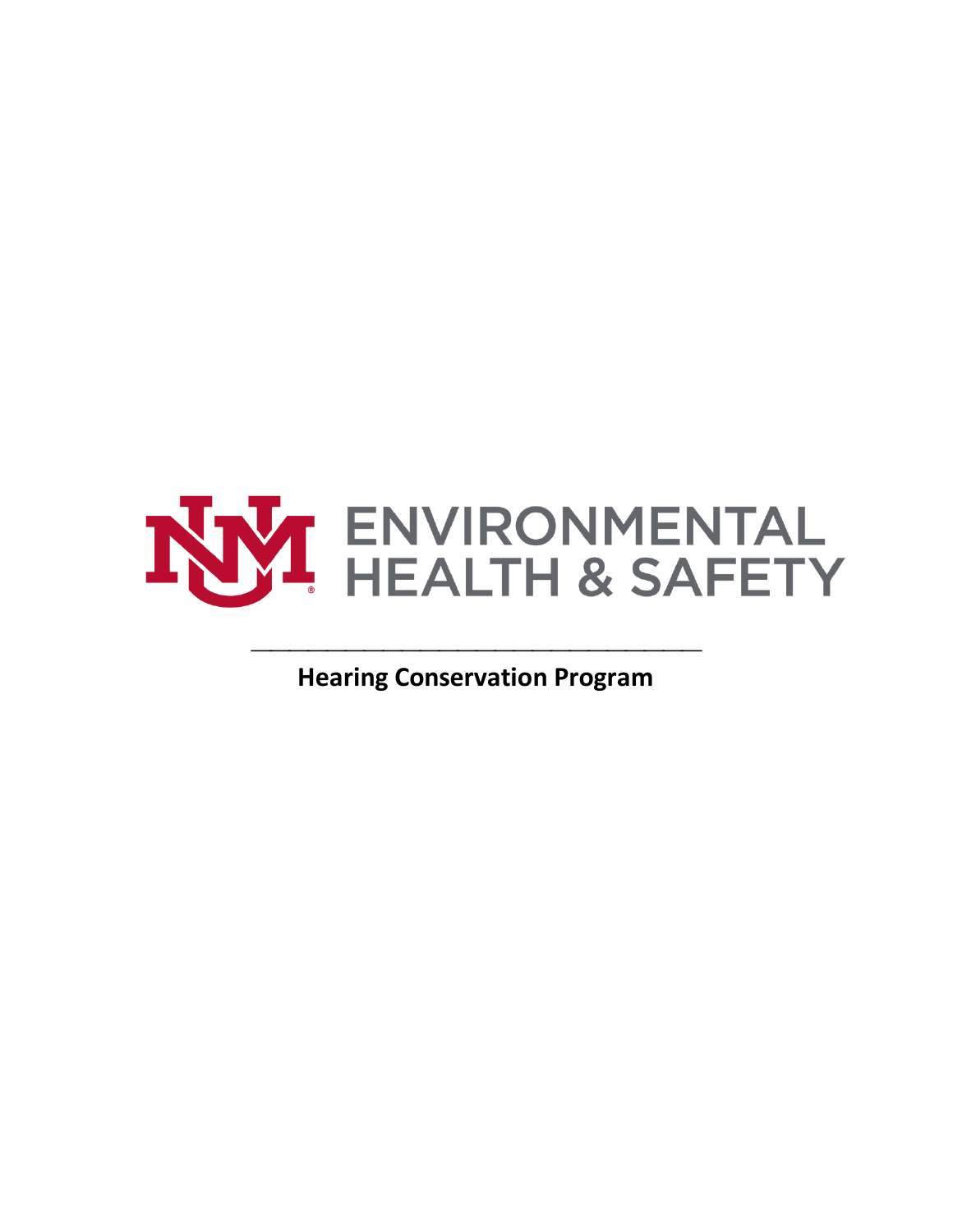

*This page intentionally left blank*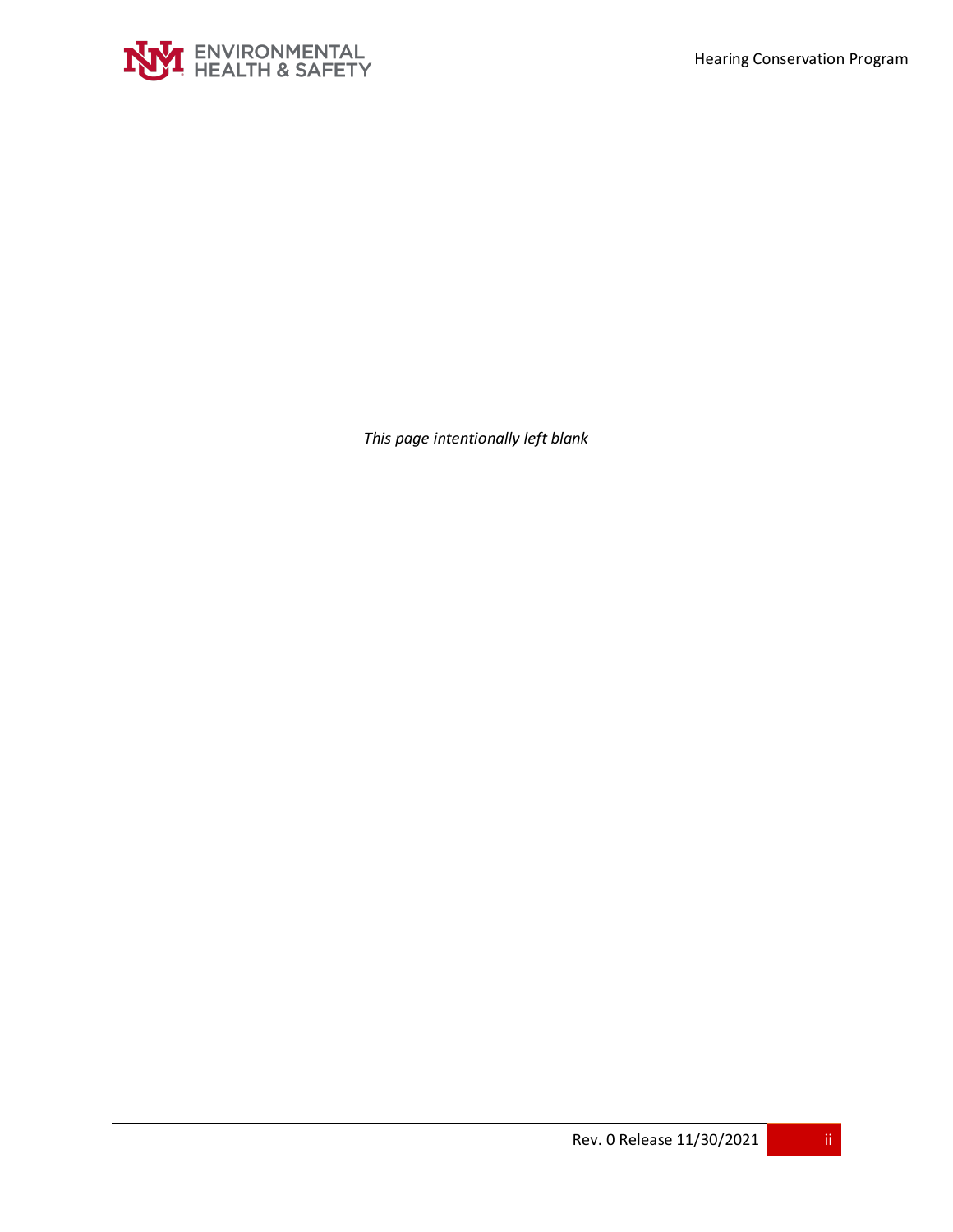

#### **UNIVERSITY OF NEW MEXICO Department of Environmental Health and Safety**

ley 13 Hell

Casey Hall Director

acharen Paterna  $\arg$  Peter $\kappa$ n (Nov 30, 2021 16:27 MST)

Zachary Peterson Manager of Safety

Melissa Terry

Melissa Terry Chemical Hygiene Officer

 $16:35$  MST) [Viktor Gough](https://secure.na2.echosign.com/verifier?tx=CBJCHBCAABAAm_Ll4y6_gz2BtoGjhj-WnURcr7rLkToj)

Viktor Gough Unit Administrator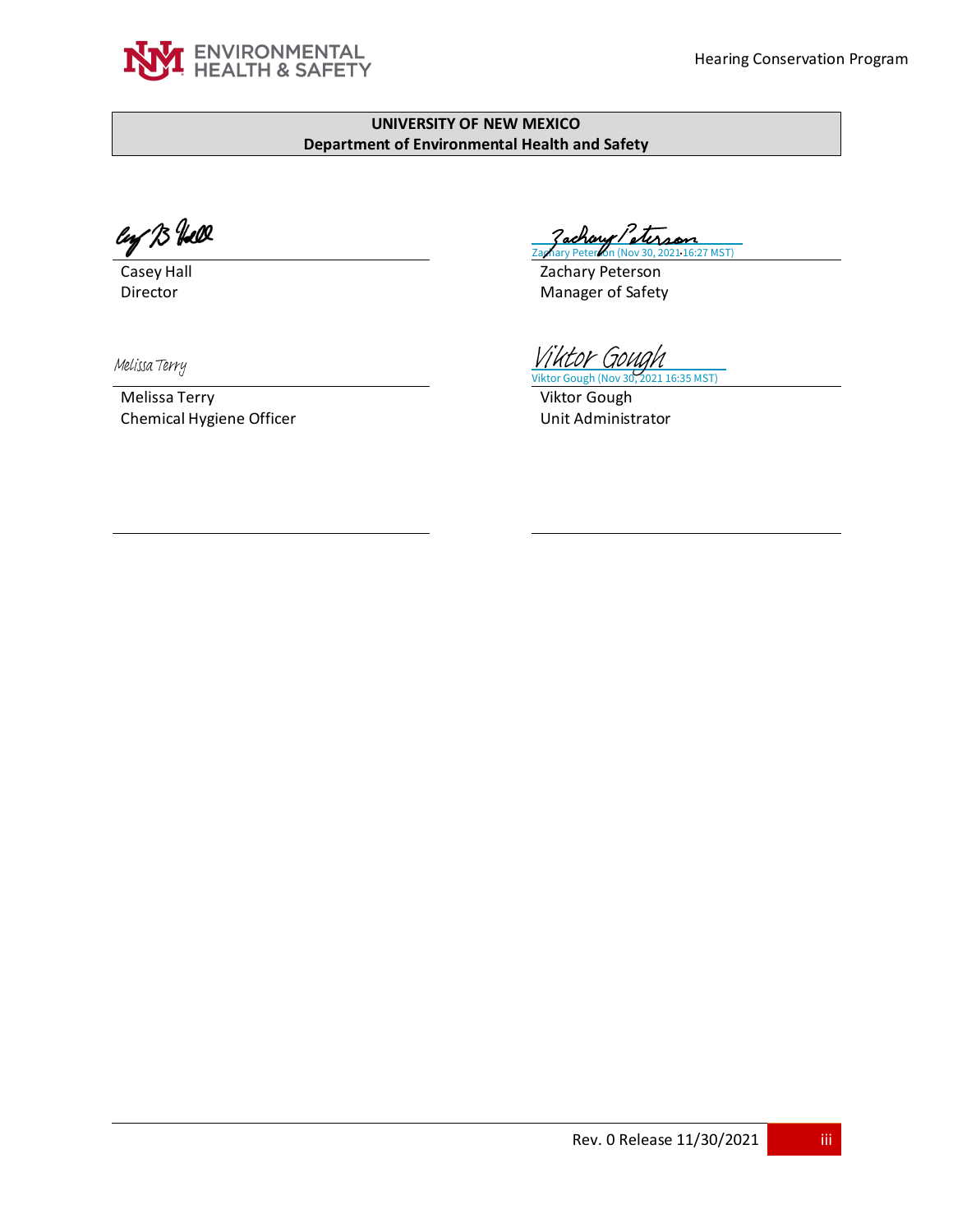

# **DOCUMENT REVISION LOG**

#### Document: **Hearing Conservation Program**

| Rev. No.                | <b>Effective Date</b> | <b>Revision Description</b> | <b>Pages Replaced</b> | Completed by:                       |
|-------------------------|-----------------------|-----------------------------|-----------------------|-------------------------------------|
| $\overline{\mathbf{1}}$ | 11/30/2021            | Initial release of program. | N/A                   | Scheryl Chinn &<br>Zachary Peterson |
|                         |                       |                             |                       |                                     |
|                         |                       |                             |                       |                                     |
|                         |                       |                             |                       |                                     |
|                         |                       |                             |                       |                                     |
|                         |                       |                             |                       |                                     |
|                         |                       |                             |                       |                                     |
|                         |                       |                             |                       |                                     |
|                         |                       |                             |                       |                                     |
|                         |                       |                             |                       |                                     |
|                         |                       |                             |                       |                                     |
|                         |                       |                             |                       |                                     |
|                         |                       |                             |                       |                                     |
|                         |                       |                             |                       |                                     |
|                         |                       |                             |                       |                                     |
|                         |                       |                             |                       |                                     |
|                         |                       |                             |                       |                                     |
|                         |                       |                             |                       |                                     |
|                         |                       |                             |                       |                                     |
|                         |                       |                             |                       |                                     |
|                         |                       |                             |                       |                                     |
|                         |                       |                             |                       |                                     |
|                         |                       |                             |                       |                                     |
|                         |                       |                             |                       |                                     |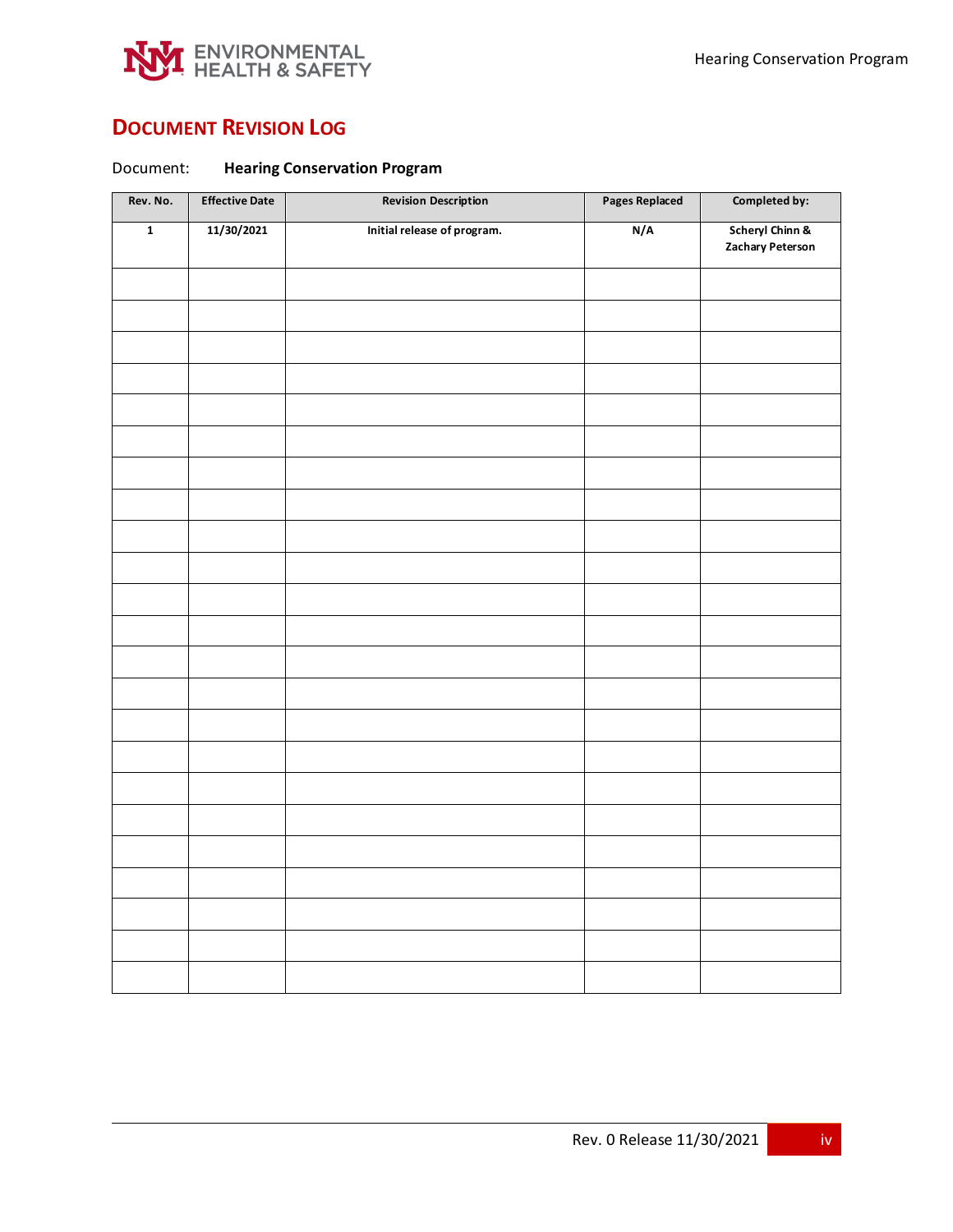

# **ACRONYMS & DEFINITIONS**

| <b>Action Level</b>       | The level of noise, averaged over an 8-hour workday that initiates the        |  |
|---------------------------|-------------------------------------------------------------------------------|--|
|                           | requirements of this program. 85 dBA is the action level for this program.    |  |
| Attenuation               | The reduction of noise intensity that is provided by hearing protection. This |  |
|                           | is determined using the Noise Reduction Rating (NRR) listed on the hearing    |  |
|                           | protection in the following equation:                                         |  |
|                           |                                                                               |  |
|                           | $(NRR-7)/2$ = decibel reduction                                               |  |
|                           |                                                                               |  |
|                           | This number is subtracted from the measured sound levels. The resulting       |  |
|                           | number must be less than 90 decibels.                                         |  |
| Audiogram                 | A chart, graph, or table resulting from an audiometric test showing an        |  |
|                           | individual's hearing threshold levels as a function of frequency.             |  |
| dB                        | Decibel - A unit of noise measurement                                         |  |
|                           |                                                                               |  |
| dBA                       | A-weighted decibels. The relative loudness of sounds in air as perceived by   |  |
|                           | the human ear.                                                                |  |
|                           |                                                                               |  |
| <b>EHS</b>                | Environmental Health and Safety                                               |  |
| <b>EOHS</b>               | <b>Employee Occupational Health Services</b>                                  |  |
|                           |                                                                               |  |
| FM                        | <b>Facilities Management</b>                                                  |  |
|                           |                                                                               |  |
| Noise Dosimeter           | An instrument that integrates a function of sound pressure over a period of   |  |
|                           | time in such a manner that it directly indicates a noise dose.                |  |
| <b>OSHA</b>               | Occupational Safety & Health Administration                                   |  |
|                           |                                                                               |  |
| Sound Level Meter         | An instrument for the measurement of sound level.                             |  |
|                           |                                                                               |  |
| <b>Standard Threshold</b> | A change in hearing threshold relative to the baseline audiogram of an        |  |
| Shift                     | average of 10 dB or more at 2000, 3000 and 4000 Hertz in either ear.          |  |
|                           |                                                                               |  |
| Time-weighted             | The average of the noise levels measured during the time sampled, usually     |  |
| Average                   | eight (8) hours.                                                              |  |
|                           |                                                                               |  |
| <b>UNM</b>                | The University of New Mexico                                                  |  |
|                           |                                                                               |  |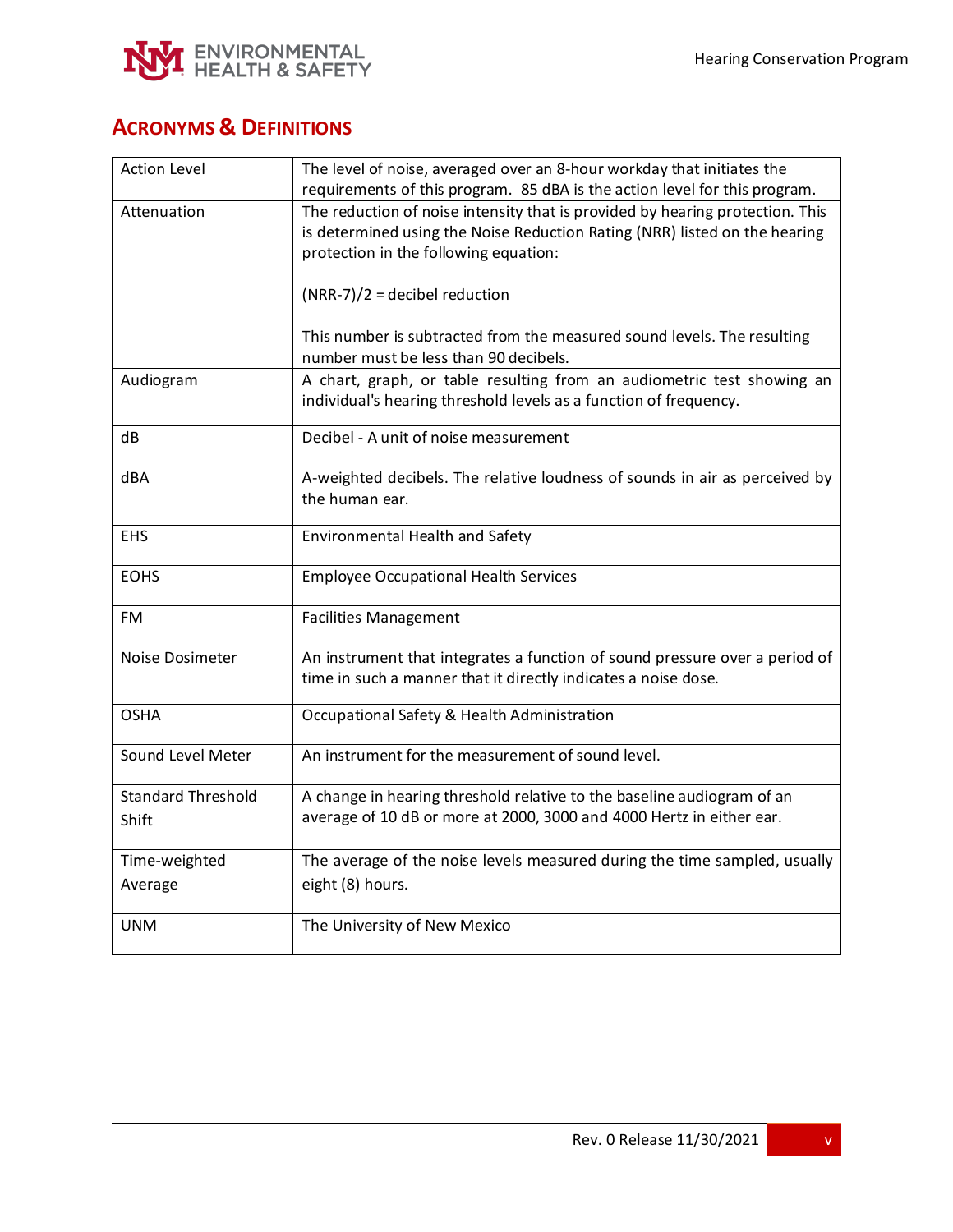

# **TABLE OF CONTENTS**

| 1.           |          |  |  |  |  |  |
|--------------|----------|--|--|--|--|--|
| 2.           |          |  |  |  |  |  |
| 3.           |          |  |  |  |  |  |
| 3.1.         |          |  |  |  |  |  |
| 3.2.<br>3.3. |          |  |  |  |  |  |
|              |          |  |  |  |  |  |
|              | 3.4.     |  |  |  |  |  |
|              | 3.5.     |  |  |  |  |  |
| 4.           |          |  |  |  |  |  |
| 5.           |          |  |  |  |  |  |
| 6.           |          |  |  |  |  |  |
| 7.           |          |  |  |  |  |  |
| 8.           |          |  |  |  |  |  |
| 9.           | $Signs4$ |  |  |  |  |  |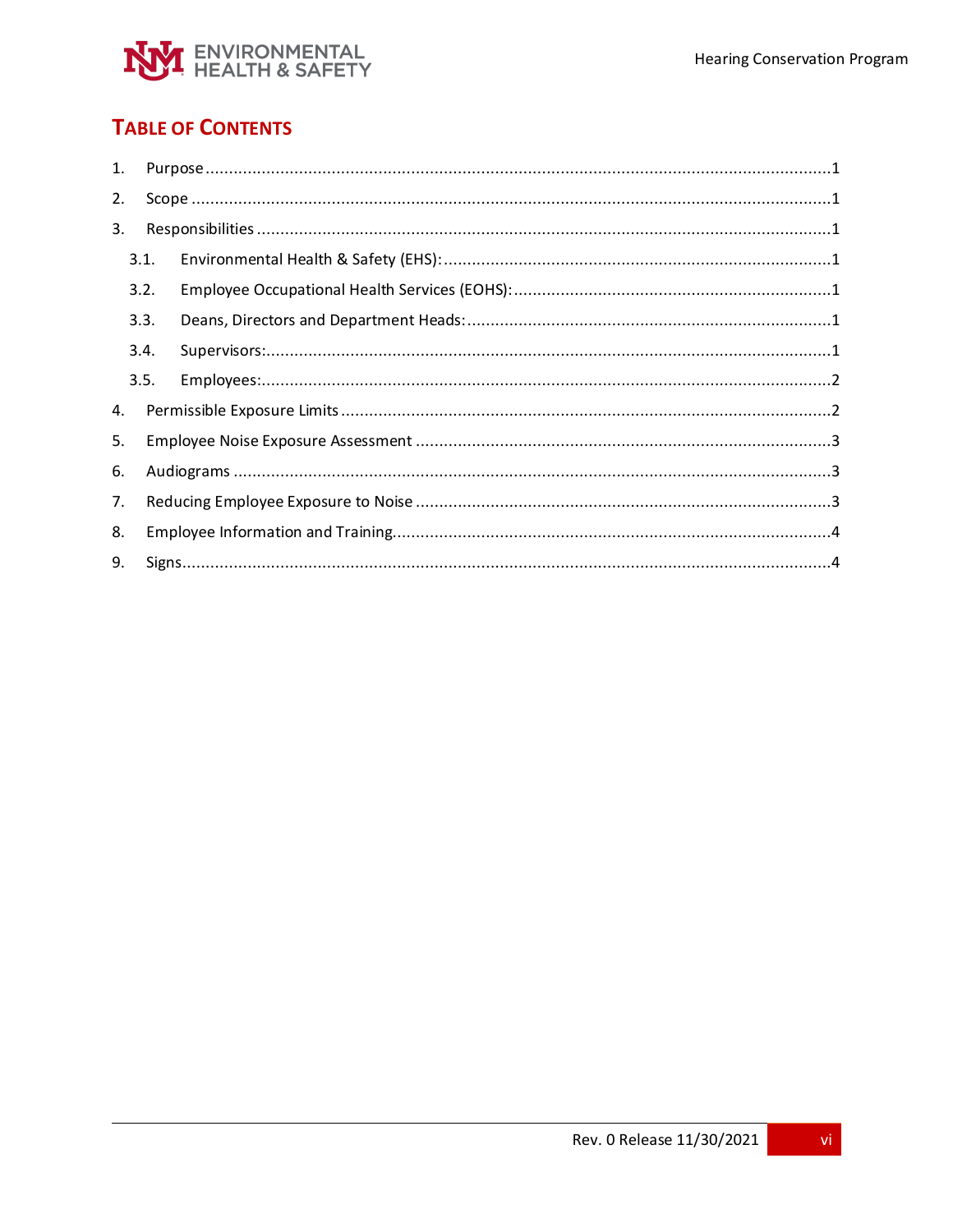<span id="page-6-7"></span>

## <span id="page-6-0"></span>**1. PURPOSE**

This program was developed to ensure the safety and health of University employees whose work may expose them to hazardous noise levels. It is the intent of UNM to ensure that noise exposures on the job do not adversely affect the employee's hearing.

## <span id="page-6-1"></span>**2. SCOPE**

In accordance with 29 CFR 1910.95, all employees that may be exposed to 85 dBA or greater based upon an eight (8) hour time-weighted average, as determined by noise monitoring, must participate in the Hearing Conservation Program.

### <span id="page-6-2"></span>**3. RESPONSIBILITIES**

### <span id="page-6-3"></span>**3.1. Environmental Health & Safety (EHS):**

- Developing and implementing the Hearing Conservation Program at the University of New Mexico;
- Monitoring compliance with the OSHA Standard, 29 CFR 1910.95;
- Providing general hearing conservation training;
- Conduction noise exposure assessments and evaluating exposure control measures as necessary; and
- Maintaining employee exposure records.

### <span id="page-6-4"></span>**3.2. Employee Occupational Health Services (EOHS):**

- Conducting baseline and annual audiograms;
- Maintaining audiometric test records;
- Properly implementing all requirements of 29 CFR 1910.95 paragraphs (g) and (h);
- Informing employee(s) if audiogram shows a standard threshold shift; and
- Notifying EHS if standard threshold shift may be caused by occupational exposure.

#### <span id="page-6-5"></span>**3.3. Deans, Directors and Department Heads:**

Ensuring departmental compliance with all of the procedures outlined in this program.

#### <span id="page-6-6"></span>**3.4. Supervisors:**

- Identifying potentially hazardous noise locations and operations and contact EHS for evaluations;
- Ensuring compliance with this program in their respective work area;
- Providing hearing protection for employees required to participate in this program;
- Providing training in the use and care of all hearing protectors provided to employees;
- Ensuring proper initial fitting;
- Supervising the correct use of all hearing protectors; and
- Coordinating the provision of medical examinations, exposure monitoring and recordkeeping, as required.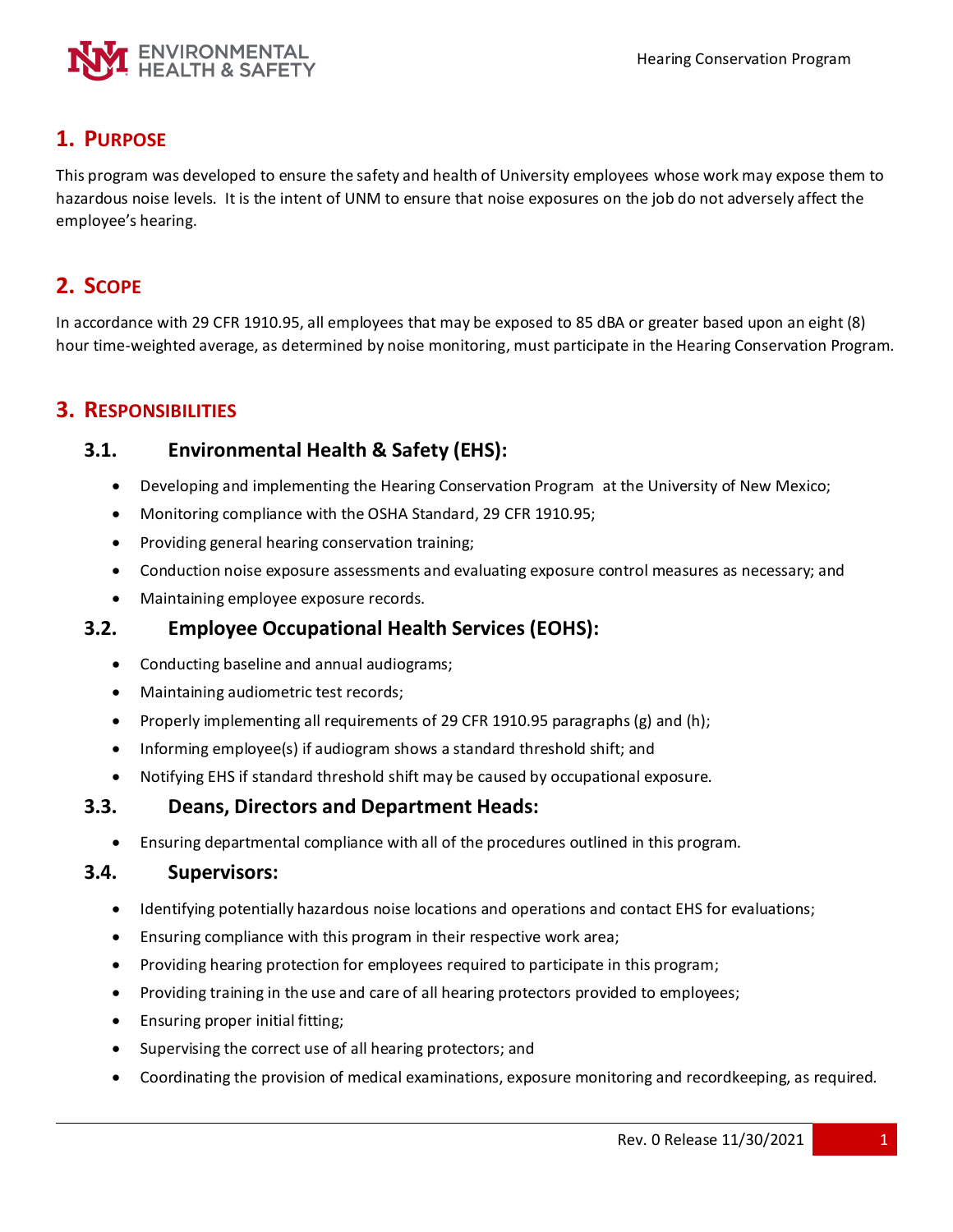<span id="page-7-2"></span>

### <span id="page-7-0"></span>**3.5. Employees:**

- Knowing the provisions of the Hearing Conservation Program;
- Assisting the supervisor in identifying potentially hazardous noise locations or operations which they may be exposed;
- Wearing hearing protection when required and provided; and
- Participating in Annual Hearing Conservation Training.

# <span id="page-7-1"></span>**4. PERMISSIBLE EXPOSURE LIMITS**

Permissible Exposure Limits shall be calculated in accordance with [29 CFR 1910. 95\(b\)\(2\)](https://www.osha.gov/laws-regs/regulations/standardnumber/1910/1910.95) Table G-16. Hearing protection controls (engineering controls, administrative controls, or PPE) shall be provided when the sound levels exceed those listed in Table 1 below and must reduce the sound exposure below the Permissible Noise Exposure level:

| <b>Cobigd ILOW 53 CLK TATO'AD 19DIG Q-TO</b> |                   |  |  |  |
|----------------------------------------------|-------------------|--|--|--|
| Hours per day                                | Sound Level (dBA) |  |  |  |
| 8                                            | 90                |  |  |  |
| 6                                            | 92                |  |  |  |
| 4                                            | 95                |  |  |  |
| 3                                            | 97                |  |  |  |
| $\overline{2}$                               | 100               |  |  |  |
| 1.5                                          | 102               |  |  |  |
| $\mathbf{1}$                                 | 105               |  |  |  |
| 0.5                                          | 110               |  |  |  |
| 0.25 or less                                 | 115               |  |  |  |

### **Table 1. Permissible Noise Exposures Copied from 29 CFR 1910.95 Table G-16**

Footnote(1) When the daily noise exposure is composed of two or more periods of noise exposure of different levels, their combined effect should be considered, rather than the individual effect of each. If the sum of the following fractions:  $C(1)/T(1) + C(2)/T(2) C(n)/T(n)$  exceeds unity, then, the mixed exposure should be considered to exceed the limit value. Cn indicates the total time of exposure at a specified noise level, and Tn indicates the total time of exposure permitted at that level. Exposure to impulsive or impact noise should not exceed 140 dB peak sound pressure level.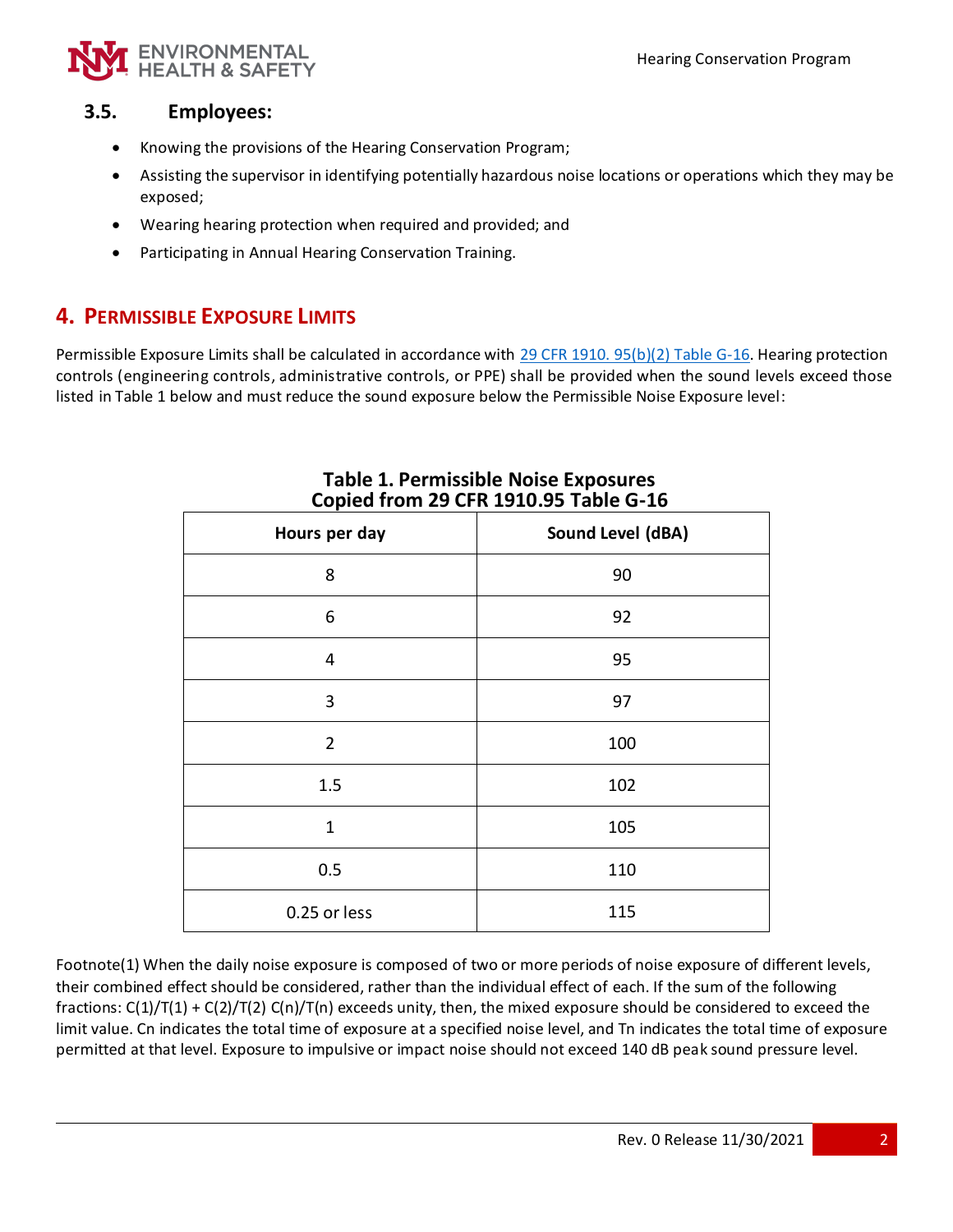<span id="page-8-3"></span>

## <span id="page-8-0"></span>**5. EMPLOYEE NOISE EXPOSURE ASSESSMENT**

EHS will conduct sound level surveys in areas or during tasks suspected of exceeding the action level, or during tasks and/or in areas identified by employee complaints which may be attributed to noise exposure.

Where circumstances such as high worker mobility, significant variations in sound level, or a significant component of impulse noise make area monitoring generally inappropriate, representative personal sampling shall be utilized, unless area sampling can produce equivalent results.

If information indicates that employee exposures may equal or exceed the action level, EHS will conduct personal sampling to assess employee exposures. All employees that perform the task or work in the area with noise potentially above the action level will be notified and enrolled in this program.

This monitoring will be repeated whenever a change in production, process, equipment or controls increases noise exposure to the extent that additional employees may be exposed above the action level or the attenuation provided by the hearing protection used may be rendered inadequate.

All monitoring can be observed by effected employees or their representative.

<span id="page-8-1"></span>More information about noise monitoring can be found in Appendix G of OSHA 29 CFR 1910.95

### **6. AUDIOGRAMS**

All employees participating in this program will receive a baseline audiogram at no cost within six (6) months of their start date and annually thereafter. Audiograms will be performed by EOHS.

EOHS is responsible for properly implementing all requirements of 29 CFR 1910.95 paragraphs (g) and (h).

If an employee audiogram shows a standard threshold shift, they will be informed in writing within twenty-one (21) days. If it is believed to be work-related, EHS will investigate the work area and employees will be provided or refitted with hearing protection and/or other control measures will be implemented as necessary.

# <span id="page-8-2"></span>**7. REDUCING EMPLOYEE EXPOSURE TO NOISE**

When possible, engineering controls or administrative controls will be used to reduce employee exposure to noise in a work area.

Supervisors will provide all employees that are exposed to noise above the action level with hearing protection. Hearing protection will be provided at no cost to the employee, including replacement as necessary. Employees will be given the opportunity to select from a variety of hearing protectors. EHS can provide supervisors with information on the appropriate hearing protection based on the noise levels in the work area.

Supervisors shall ensure that hearing protectors are worn:

- By an employee who is required to wear hearing protection based on the table in section 4; and
- By any employee who is exposed to an 8-hour time-weighted average of 85dB or greater, and who
	- a. Has not yet had a baseline audiogram established; or